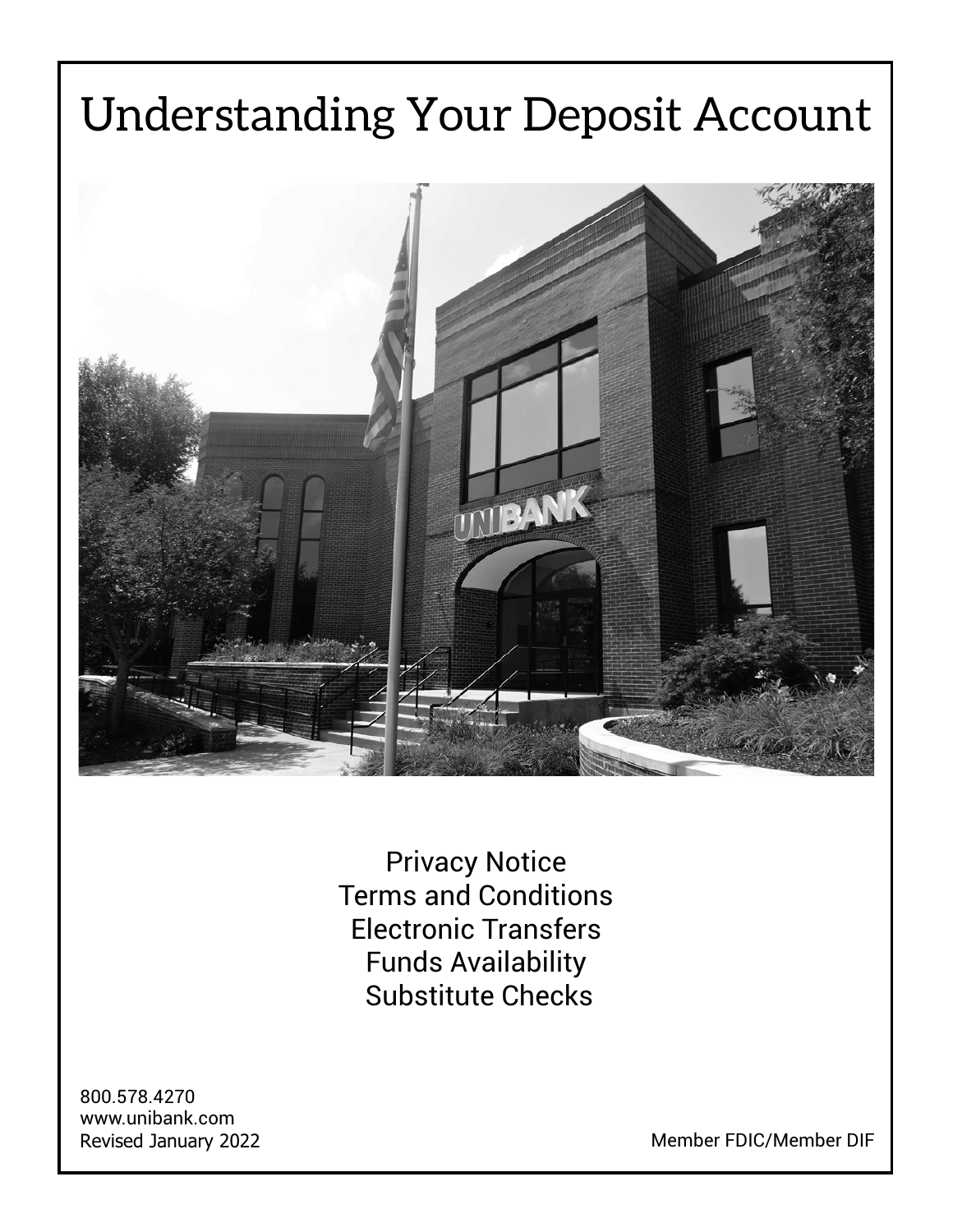# **TABLE OF CONTENTS**

| <b>Important Information About Procedures</b> |
|-----------------------------------------------|
|                                               |
|                                               |
|                                               |
|                                               |
|                                               |
| Understanding and Avoiding Overdraft          |
|                                               |
|                                               |
|                                               |
|                                               |
|                                               |
|                                               |
|                                               |
|                                               |
|                                               |
|                                               |
|                                               |
|                                               |
|                                               |
|                                               |
|                                               |
|                                               |
|                                               |
|                                               |
|                                               |
|                                               |
|                                               |
|                                               |
|                                               |
|                                               |
| Monitoring and Recording Telephone Calls      |
|                                               |
|                                               |
|                                               |
|                                               |
|                                               |
|                                               |
|                                               |
|                                               |
|                                               |
|                                               |
| <b>ELECTRONIC FUND TRANSFERS</b>              |
|                                               |
|                                               |
|                                               |
|                                               |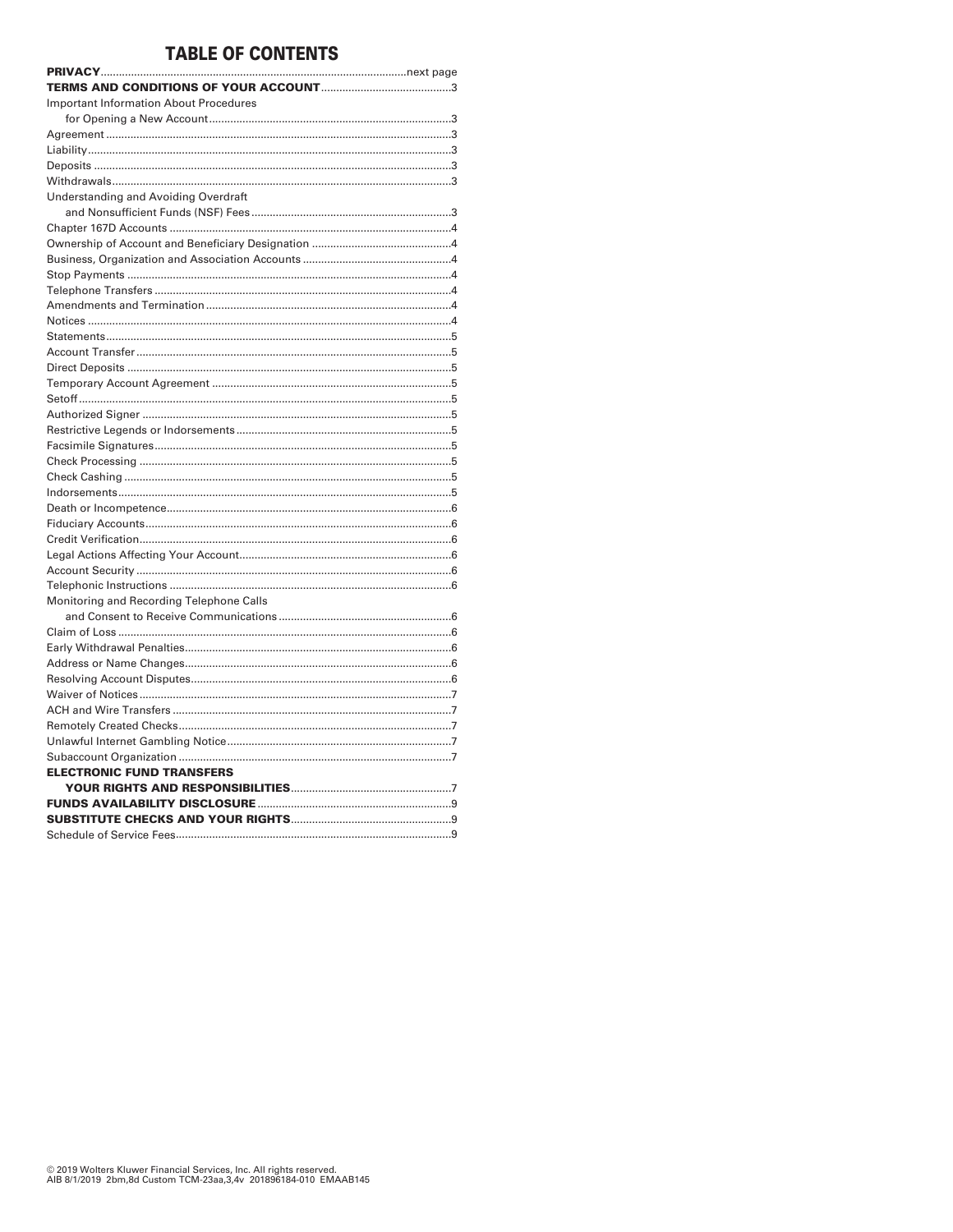# **UNIBANK**

# **PLEASE READ THIS PRIVACY NOTICE WHICH EXPLAINS HOW WE COLLECT, SHARE AND PROTECT YOUR PERSONAL INFORMATION.**

| <b>FACTS</b>                                                                                                                                                                                                      | <b>WHAT DOES UNIBANK DO WITH YOUR PERSONAL INFORMATION?</b>                                                                                                                                                                                                                                                            |                                         |                                |  |  |  |  |
|-------------------------------------------------------------------------------------------------------------------------------------------------------------------------------------------------------------------|------------------------------------------------------------------------------------------------------------------------------------------------------------------------------------------------------------------------------------------------------------------------------------------------------------------------|-----------------------------------------|--------------------------------|--|--|--|--|
| Why?                                                                                                                                                                                                              | Financial companies choose how they share your personal information. Federal law gives consumers<br>the right to limit some but not all sharing. Federal law also requires us to tell you how we collect, share,<br>and protect your personal information. Please read this notice carefully to understand what we do. |                                         |                                |  |  |  |  |
| What?                                                                                                                                                                                                             | The types of personal information we collect and share depend on the product or service you have with us.<br>This information can include:<br>Social Security number and income<br>Account balances and payment history<br>$\bullet$<br>Credit history and credit scores                                               |                                         |                                |  |  |  |  |
| How?                                                                                                                                                                                                              | All financial companies need to share customers' personal information to run their everyday<br>business. In the section below, we list the reasons financial companies can share their customers'<br>personal information; the reasons UniBank chooses to share; and whether you can limit this sharing.               |                                         |                                |  |  |  |  |
|                                                                                                                                                                                                                   | Reasons we can share your personal information                                                                                                                                                                                                                                                                         | <b>Does</b><br><b>UniBank</b><br>share? | Can you limit<br>this sharing? |  |  |  |  |
| <b>YES</b><br>For our everyday business purposes-such as to process your transactions,<br><b>NO</b><br>maintain your account(s), respond to court orders and legal investigations, or<br>report to credit bureaus |                                                                                                                                                                                                                                                                                                                        |                                         |                                |  |  |  |  |
| For our marketing purposes-to offer our products and services to you<br><b>YES</b><br><b>NO</b>                                                                                                                   |                                                                                                                                                                                                                                                                                                                        |                                         |                                |  |  |  |  |
| For joint marketing with other financial companies<br><b>YES</b><br><b>NO</b>                                                                                                                                     |                                                                                                                                                                                                                                                                                                                        |                                         |                                |  |  |  |  |
| For our affiliates' everyday business purposes-information about your<br><b>YES</b><br><b>NO</b><br>transactions and experiences                                                                                  |                                                                                                                                                                                                                                                                                                                        |                                         |                                |  |  |  |  |
| For our affiliates' everyday business purposes-information about your<br><b>YES</b><br><b>YES</b><br>creditworthiness                                                                                             |                                                                                                                                                                                                                                                                                                                        |                                         |                                |  |  |  |  |
|                                                                                                                                                                                                                   | <b>YES</b><br><b>YES</b><br>For affiliates to market to you                                                                                                                                                                                                                                                            |                                         |                                |  |  |  |  |
|                                                                                                                                                                                                                   | For nonaffiliates to market to you                                                                                                                                                                                                                                                                                     | <b>NO</b>                               | We don't share                 |  |  |  |  |
| To limit our<br>sharing                                                                                                                                                                                           | Call (800) 578-4270 to speak with a representative or<br>Mail the form below                                                                                                                                                                                                                                           |                                         |                                |  |  |  |  |
|                                                                                                                                                                                                                   | Please note: If you are a new customer, we can begin sharing your information 30 days from the date<br>we sent this notice. When you are no longer our customer, we continue to share your information as<br>described in this notice. However, you can contact us at any time to limit our sharing.                   |                                         |                                |  |  |  |  |

**Questions?** Call **(800) 578-4270** to speak with a representative.

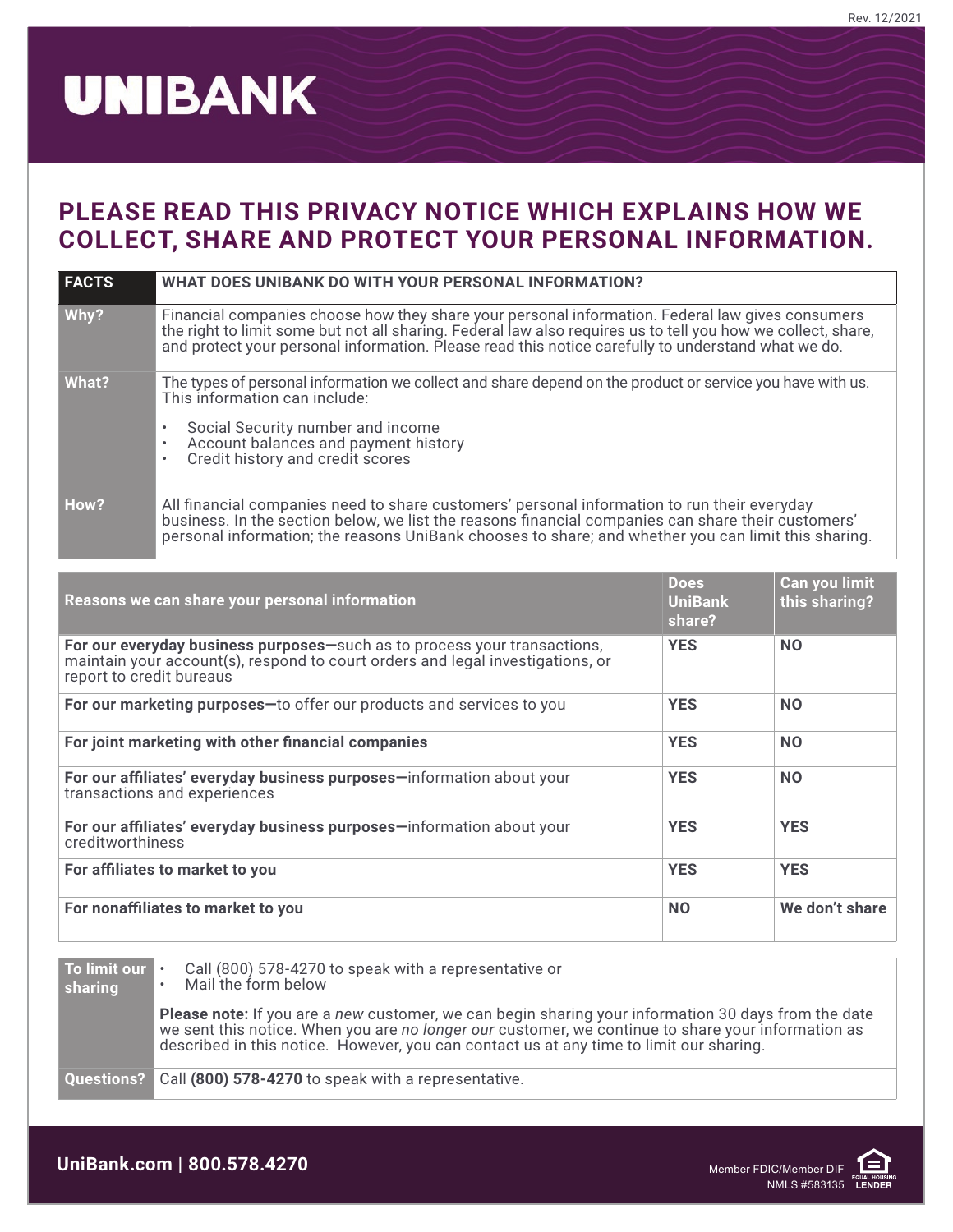| If you have a joint account, your<br>choice(s) will apply<br>to everyone on your account<br>unless you mark below.<br>Apply my choices only to me | Mark any/all you want to limit:<br>Do not share information about my creditworthiness with your affiliates<br>for their everyday business purposes.<br>Do not use my information for affiliate marketing purposes |
|---------------------------------------------------------------------------------------------------------------------------------------------------|-------------------------------------------------------------------------------------------------------------------------------------------------------------------------------------------------------------------|
|                                                                                                                                                   |                                                                                                                                                                                                                   |
|                                                                                                                                                   | Name (Print):                                                                                                                                                                                                     |
| <b>Address:</b>                                                                                                                                   | City, State, Zip:                                                                                                                                                                                                 |

Mail to: UniBank Attn: Deposit Operations, 49 Church Street, Whitinsville, MA 01588

| Who are we                                                                               |                                                                                                                                                                                                                                                                                                                                                      |
|------------------------------------------------------------------------------------------|------------------------------------------------------------------------------------------------------------------------------------------------------------------------------------------------------------------------------------------------------------------------------------------------------------------------------------------------------|
| Who is providing this notice?                                                            | <b>UNIBANK</b>                                                                                                                                                                                                                                                                                                                                       |
| What we do                                                                               |                                                                                                                                                                                                                                                                                                                                                      |
| <b>How does UniBank protect my</b><br>personal information?                              | To protect your personal information from unauthorized access and use, we<br>use security measures that comply with state and federal law. These measures<br>include computer safequards and secured files and buildings.                                                                                                                            |
| <b>How does UniBank collect my</b><br>personal information?                              | We collect your personal information, for example, when you<br>open an account or deposit money<br>pay your bills or apply for a loan<br>$\bullet$<br>use your credit or debit card<br>We also collect your personal information from others, such as credit bureaus,<br>affiliates, or other companies.                                             |
| Why can't I limit all sharing?                                                           | Federal law gives you the right to limit only<br>sharing for affiliates' everyday business purposes - information about your<br>creditworthiness<br>affiliates from using your information to market to you<br>sharing for nonaffiliates to market to you<br>State laws and individual companies may give you additional rights to limit<br>sharing. |
| What happens when I limit sharing<br>for an account I hold jointly with<br>someone else? | Your choices will apply to everyone on your account unless you request<br>otherwise.                                                                                                                                                                                                                                                                 |
| <b>Definitions</b>                                                                       |                                                                                                                                                                                                                                                                                                                                                      |
| <b>Affiliates</b>                                                                        | Companies related by common ownership or control. They can be financial and<br>nonfinancial companies.<br>UniPayDirect, Inc. UniBank Fiscal Advisory Services, Inc., and Tommark Inc.<br>DBA Sterling Associates.                                                                                                                                    |
| <b>Nonaffiliates</b>                                                                     | Companies not related by common ownership or control. They can be financial<br>and nonfinancial companies.<br>UniBank does not share with nonaffiliates so that they can market to you.                                                                                                                                                              |
| <b>Joint marketing</b>                                                                   | A formal agreement between nonaffiliated financial companies that together<br>market financial products or services to you.<br>Our joint marketing partners includes broker dealer firms and credit card<br>companies.                                                                                                                               |

# **UniBank.com | 800.578.4270**

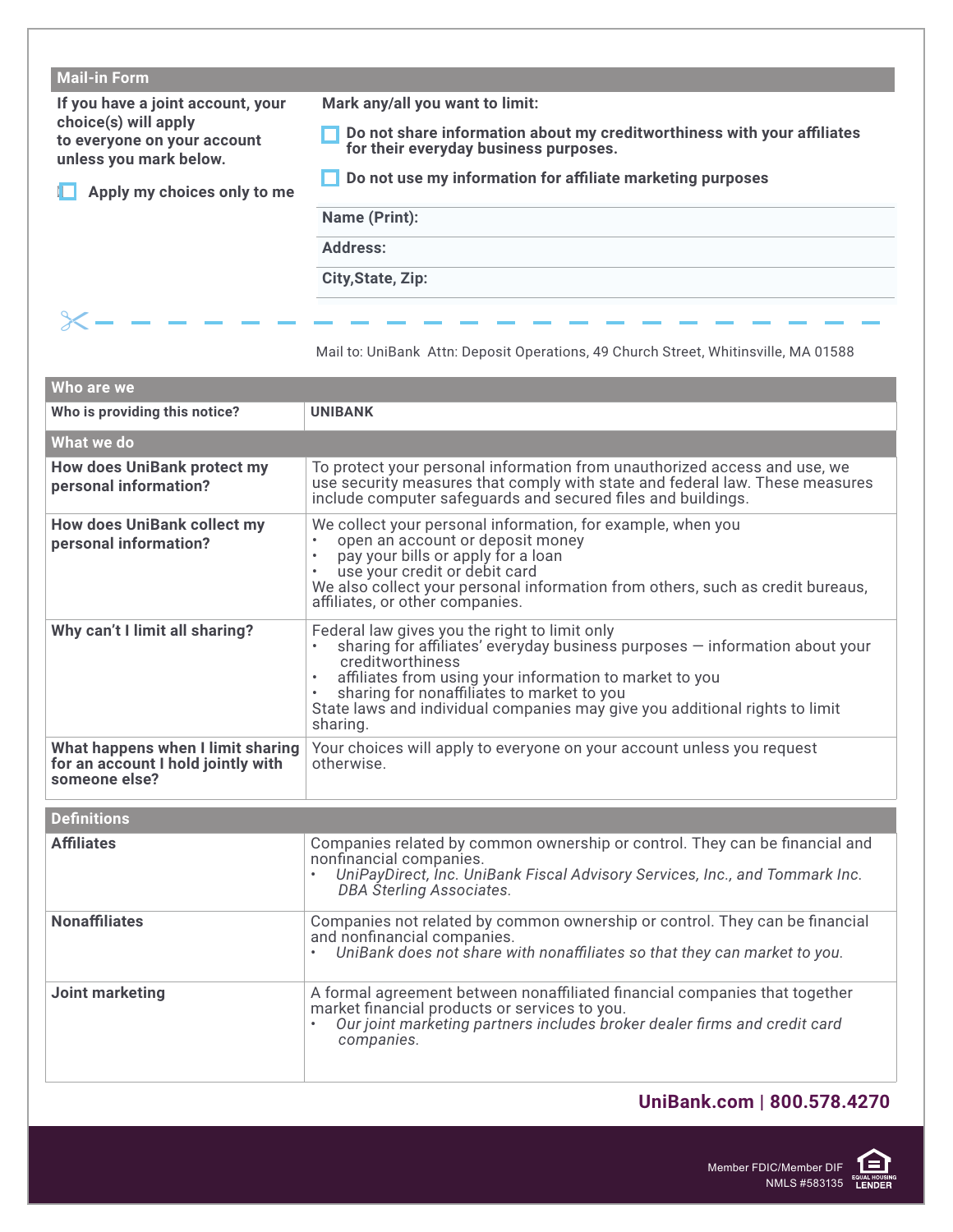### **TERMS AND CONDITIONS OF YOUR ACCOUNT**

**IMPORTANT INFORMATION ABOUT PROCEDURES FOR OPENING A** 

**NEW ACCOUNT -** To help the government fight the funding of terrorism and money laundering activities, federal law requires all financial institutions to obtain, verify, and record information that identifies each person who opens an account.

What this means for you: When you open an account, we will ask for your name, address, date of birth, and other information that will allow us to identify you. We may also ask to see your driver's license or other identifying documents.

**AGREEMENT -** This document, along with any other documents we give you pertaining to your account(s), is a contract that establishes rules which control your account(s) with us. Please read this carefully and retain it for future reference. If you sign the signature card or open or continue to use the account, you agree to these rules. You will receive a separate schedule of rates, qualifying balances, and fees if they are not included in this document. If you have any questions, please call us.

This agreement is subject to applicable federal laws, the laws of the state of Massachusetts and other applicable rules such as the operating letters of the Federal Reserve Banks and payment processing system rules (except to the extent that this agreement can and does vary such rules or laws). The body of state and federal law that governs our relationship with you, however, is too large and complex to be reproduced here. The purpose of this document is to:

- (1) summarize some laws that apply to common transactions;
- (2) establish rules to cover transactions or events which the law does not regulate;

(3) establish rules for certain transactions or events which the law regulates but permits variation by agreement; and

(4) give you disclosures of some of our policies to which you may be entitled or in which you may be interested.

If any provision of this document is found to be unenforceable according to its terms, all remaining provisions will continue in full force and effect. We may permit some variations from our standard agreement, but we must agree to any variation in writing either on the signature card for your account or in some other document. Nothing in this document is intended to vary our duty to act in good faith and with ordinary care when required by law.

As used in this document the words "we," "our," and "us" mean the financial institution and the words "you" and "your" mean the account holder(s) and anyone else with the authority to deposit, withdraw, or exercise control over the funds in the account. However, this agreement does not intend, and the terms "you" and "your" should not be interpreted, to expand an individual's responsibility for an organization's liability. If this account is owned by a corporation, partnership or other organization, individual liability is determined by the laws generally applicable to that type of organization. The headings in this document are for convenience or reference only and will not govern the interpretation of the provisions. Unless it would be inconsistent to do so, words and phrases used in this document should be construed so the singular includes the plural and the plural includes the singular.

**LIABILITY -** You agree, for yourself (and the person or entity you represent if you sign as a representative of another) to the terms of this account and the schedule of charges. You authorize us to deduct these charges, without notice to you, directly from the account balance as accrued. You will pay any additional reasonable charges for services you request which are not covered by this agreement.

Each of you also agrees to be jointly and severally (individually) liable for any account shortage resulting from charges or overdrafts, whether caused by you or another with access to this account. This liability is due immediately, and we can deduct any amounts deposited into the account and apply those amounts to the shortage. You have no right to defer payment of this liability, and you are liable regardless of whether you signed the item or benefited from the charge or overdraft.

You will be liable for our costs as well as for our reasonable attorneys' fees, to the extent permitted by law, whether incurred as a result of collection or in any other dispute involving your account. This includes, but is not limited to, disputes between you and another joint owner; you and an authorized signer or similar party; or a third party claiming an interest in your account. This also includes any action that you or a third party takes regarding the account that causes us, in good faith, to seek the advice of an attorney, whether or not we become involved in the dispute. All costs and attorneys' fees can be deducted from your account when they are incurred, without notice to you.

**DEPOSITS -** We will give only provisional credit until collection is final for any items, other than cash, we accept for deposit (including items drawn "on us"). Before settlement of any item becomes final, we act only as your agent, regardless of the form of indorsement or lack of indorsement on the item and even though we provide you provisional credit for the item. We may reverse any provisional credit for items that are lost, stolen, or returned. Unless prohibited by law, we also reserve the right to charge back to your account the amount of any item deposited to your account or cashed for you which was initially paid by the payor bank and which is later returned to us due to an allegedly forged, unauthorized or missing indorsement, claim of alteration, encoding error, counterfeit cashier's check or other problem which in our judgment justifies reversal of credit. You authorize us to attempt to collect previously returned items without giving you notice, and in attempting to collect we may permit the payor bank to hold an item beyond the midnight deadline. Actual credit for deposits of, or payable in, foreign currency will be at the exchange rate in effect on final collection in U.S. dollars. We are not responsible for transactions by mail or outside depository until we actually

record them. We will treat and record all transactions received after our "daily cutoff time" on a business day we are open, or received on a day we are not open for business, as if initiated on the next business day that we are open. At our option, we may take an item for collection rather than for deposit. If we accept a third-party check or draft for deposit, we may require any third-party indorsers to verify or guarantee their indorsements, or indorse in our presence. **WITHDRAWALS -**

**Generally -** Unless clearly indicated otherwise on the account records, any of you, acting alone, who signs to open the account or has authority to make withdrawals may withdraw or transfer all or any part of the account balance at any time. Each of you (until we receive written notice to the contrary) authorizes each other person who signs or has authority to make withdrawals to indorse any item payable to you or your order for deposit to this account or any other transaction with us.

**Postdated checks -** A postdated check is one which bears a date later than the date on which the check is written. We may properly pay and charge your account for a postdated check even though payment was made before the date of the check, unless we have received written notice of the postdating in time to have a reasonable opportunity to act. Because we process checks mechanically, your notice will not be effective and we will not be liable for failing to honor your notice unless it precisely identifies the number, date, amount and payee of the item.

**Checks and withdrawal rules -** If you do not purchase your check blanks from us, you must be certain that we approve the check blanks you purchase. We may refuse any withdrawal or transfer request which you attempt on forms not approved by us or by any method we do not specifically permit. We may refuse any withdrawal or transfer request which is greater in number than the frequency permitted by our policy, or which is for an amount greater or less than any withdrawal limitations. We will use the date the transaction is completed by us (as opposed to the date you initiate it) to apply any frequency limitations. In addition, we may place limitations on the account until your identity is verified.

Even if we honor a nonconforming request, we are not required to do so later. If you violate the stated transaction limitations (if any), in our discretion we may close your account or reclassify your account as another type of account. If we reclassify your account, your account will be subject to the fees and earnings rules of the new account classification.

If we are presented with an item drawn against your account that would be a "substitute check," as defined by law, but for an error or defect in the item introduced in the substitute check creation process, you agree that we may pay such item.

**Cash withdrawals -** We recommend you take care when making large cash withdrawals because carrying large amounts of cash may pose a danger to your personal safety. As an alternative to making a large cash withdrawal, you may want to consider a cashier's check or similar instrument. You assume full responsibility of any loss in the event the cash you withdraw is lost, stolen, or destroyed. You agree to hold us harmless from any loss you incur as a result of your decision to withdraw funds in the form of cash.

**Multiple signatures, electronic check conversion, and similar transactions -** An electronic check conversion transaction is a transaction where a check or similar item is converted into an electronic fund transfer as defined in the Electronic Fund Transfers regulation. In these types of transactions the check or similar item is either removed from circulation (truncated) or given back to you. As a result, we have no opportunity to review the signatures or otherwise examine the original check or item. You agree that, as to these or any items as to which we have no opportunity to examine the signatures, you waive any requirement of multiple signatures.

**Notice of withdrawal -** We reserve the right to require not less than 7 days' notice in writing before each withdrawal from an interest-bearing account, other than a time deposit or demand deposit, or from any other savings deposit as defined by Regulation D. (The law requires us to reserve this right, but it is not our general policy to use it.) Withdrawals from a time account prior to maturity or prior to any notice period may be restricted and may be subject to penalty. See your notice of penalty for early withdrawal.

#### **UNDERSTANDING AND AVOIDING OVERDRAFT AND NONSUFFICIENT FUNDS (NSF) FEES -**

**Generally -** The information in this section is being provided to help you understand what happens if your account is overdrawn. Understanding the concepts of overdrafts and nonsufficient funds (NSF) is important and can help you avoid being assessed fees or charges. This section also provides contractual terms relating to overdrafts and NSF transactions.

An overdrawn account will typically result in you being charged an overdraft fee or an NSF fee. Generally, an overdraft occurs when there is not enough money in your account to pay for a transaction, but we pay (or cover) the transaction anyway. An NSF transaction is slightly different. In an NSF transaction, we do not cover the transaction. Instead, the transaction is rejected and the item or requested payment is returned. In either situation, we can charge you a fee.

If you use our Extended Overdraft Program and we cover a transaction for which there is not enough money in your account to pay, we will consider that an overdraft. We treat all other transactions for which there is not enough money in your account as an NSF transaction, regardless of whether we cover the transaction or the transaction is rejected.

**Determining your available balance -** We use the "available balance" method to determine whether your account is overdrawn, that is, whether there is enough money in your account to pay for a transaction. Importantly, your "available" balance may not be the same as your account's "actual" balance. This means an overdraft or an NSF transaction could occur regardless of your account's actual balance.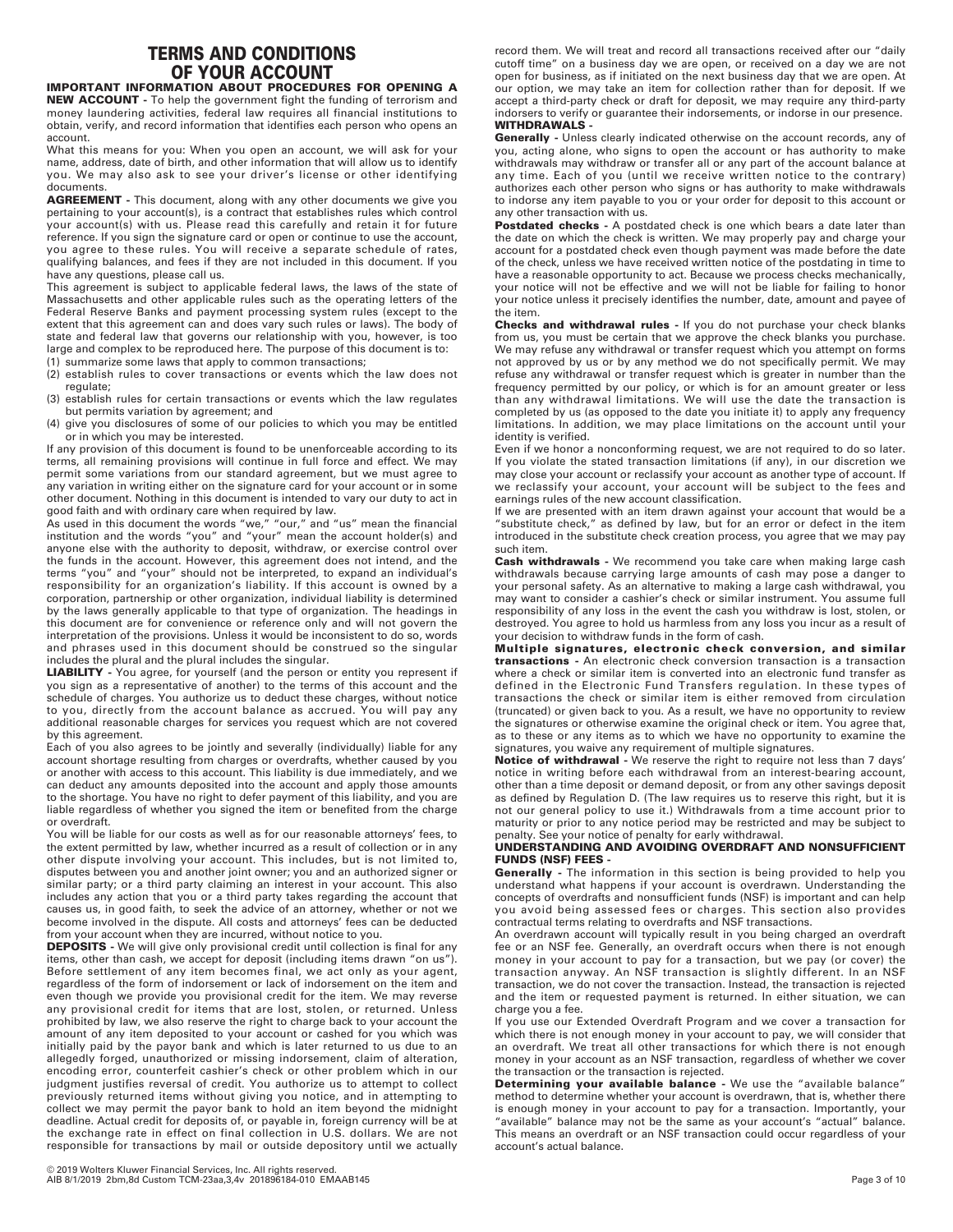Your account's actual balance (sometimes called the ledger balance) only includes transactions that have settled up to that point in time, that is, transactions (deposits and payments) that have posted to your account. The actual balance does not include outstanding transactions (such as checks that have not yet cleared and electronic transactions that have been authorized but which are still pending). The balance on your periodic statement is the ledger balance for your account as of the statement date.

As the name implies, your available balance is calculated based on the money "available" in your account to make payments. In other words, the available balance takes transactions that have been authorized, but not yet settled, and subtracts them from the actual balance. In addition, when calculating your available balance, any "holds" placed on deposits that have not yet cleared are also subtracted from the actual balance. For more information on how holds placed on funds in your account can impact your available balance, read the subsection titled "A temporary debit authorization hold affects your account balance.

**Overdrafts -** You understand that we may, at our discretion, honor withdrawal requests that overdraw your account. However, the fact that we may honor withdrawal requests that overdraw the account balance does not obligate us to do so later. So you can NOT rely on us to pay overdrafts on your account regardless of how frequently or under what circumstances we have paid overdrafts on your account in the past. We can change our practice of paying, or not paying, discretionary overdrafts on your account without notice to you. You can ask us if we have other account services that might be available to you where we commit to paying overdrafts under certain circumstances, such as an overdraft protection line-of-credit or a plan to sweep funds from another account you have with us. You agree that we may charge fees for overdrafts. For consumer accounts, we will not charge fees for overdrafts caused by ATM withdrawals or one-time debit card transactions if you have not opted-in to that service. We may use subsequent deposits, including direct deposits of social security or other government benefits, to cover such overdrafts and overdraft fees.

**Nonsufficient funds (NSF) fees -** If an item drafted by you (such as a check) or a transaction you set up (such as a preauthorized transfer) is presented for payment in an amount that is more than the amount of money available in your account, and we decide not to pay the item or transaction, you agree that we can charge you an NSF fee for returning the payment. Be aware that such an item or payment may be presented multiple times and that we do not monitor or control the number of times a transaction is presented for payment. You agree that we may charge you an NSF fee each time a payment is presented if the amount of money available in your account is not sufficient to cover the payment, regardless of the number of times the payment is presented.

Payment types - Some, but not necessarily all, of the ways you can access the funds in your account include debit card transactions, automated clearing house (ACH) transactions, and check transactions. All these payment types can use different processing systems and some may take more or less time to post. This information is important for a number of reasons. For example, keeping track of the checks you write and the timing of the preauthorized payments you set up will help you to know what other transactions might still post against your account.

**Balance information -** Keeping track of your balance is important. You can review your balance in a number of ways including reviewing your periodic statement, reviewing your balance online, accessing your account information by phone, or coming into one of our branches.

**A temporary debit authorization hold affects your account balance -** On debit card purchases, merchants may request a temporary hold on your account for a specified sum of money when the merchant does not know the exact amount of the purchase at the time the card is authorized. The amount of the temporary hold may be more than the actual amount of your purchase. Some common transactions where this occurs involve purchases of gasoline, hotel rooms, or meals at restaurants. When this happens, our processing system cannot determine that the amount of the hold exceeds the actual amount of your purchase. This temporary hold, and the amount charged to your account, will eventually be adjusted to the actual amount of your purchase, but it could be three calendar days, or even longer in some cases, before the adjustment is made. Until the adjustment is made, the amount of funds in your account available for other transactions will be reduced by the amount of the temporary hold. If another transaction is presented for payment in an amount greater than the funds left after the deduction of the temporary hold amount, you will be charged an NSF or overdraft fee according to our NSF or overdraft fee policy. You will be charged the fee even if you would have had sufficient funds in your account if the amount of the hold had been equal to the amount of your purchase.

**CHAPTER 167D ACCOUNTS -** Except as indicated below, we do not intend to subject your account to (i) a service, maintenance or similar charge, (ii) a minimum balance requirement, (iii) a charge for a check, deposit or withdrawal, or (iv) a fee for the initial order or subsequent refills of the basic line of checks offered by us if you qualify for the minor or senior citizen fee exemption under Chapter 167D of Massachusetts General Laws. You should notify us if you or your spouse qualify so that we may administer your account accordingly. Despite this exemption, we may assess a fee for certain services in accordance with our published service charge schedule, including stop payment orders, wire transfers, certified or bank checks, money orders and deposit items returned, transactions at electronic branches and through other electronic devices, and services not directly associated with the deposit, withdrawal or transfer of funds from any such account; and we may assess you a reasonable charge when payment has been refused because of insufficient funds on any check or other transaction on the account (as permitted by law).

#### **OWNERSHIP OF ACCOUNT AND BENEFICIARY DESIGNATION -** These

rules apply to this account depending on the form of ownership and beneficiary designation, if any, specified on the account records. We make no representations as to the appropriateness or effect of the ownership and beneficiary designations, except as they determine to whom we pay the account funds.

#### **Individual Account -** is an account in the name of one person.

**Joint Account - With Survivorship (And Not As Tenants In Common)**  is an account in the name of two or more persons. Each of you intend that when you die the balance in the account (subject to any previous pledge to which we have agreed) will belong to the survivor(s). If two or more of you survive, you will own the balance in the account as joint tenants with survivorship and not as tenants in common.

**Joint Account - No Survivorship (As Tenants In Common) -** This is owned by two or more persons, but none of you intend (merely by opening this account) to create any right of survivorship in any other person. We encourage you to agree and tell us in writing of the percentage of the deposit contributed by each of you. This information will not, however, affect the number of signatures necessary for withdrawal.

**Revocable Trust Account -** One or two of you (called trustees) may create such an account in trust for other persons. Payments may be made to the trustee, or if there are two trustees, to either or both of the trustees or the survivor. Upon the death of the trustee or the death of both trustees, payment may be made to the person or persons who survive the death of the last surviving trustee in an equal portion of the funds for whom the trust was made, or that person's legal representative.

**BUSINESS, ORGANIZATION AND ASSOCIATION ACCOUNTS -** Earnings in the form of interest, dividends, or credits will be paid only on collected funds, unless otherwise provided by law or our policy. You represent that you have the authority to open and conduct business on this account on behalf of the entity. We may require the governing body of the entity opening the account to give us a separate authorization telling us who is authorized to act on its behalf. We will honor the authorization until we actually receive written notice of a change from the governing body of the entity.

**STOP PAYMENTS -** The rules in this section cover stopping payment of items such as checks and drafts. Rules for stopping payment of other types of transfers of funds, such as consumer electronic fund transfers, may be established by law or our policy. If we have not disclosed these rules to you elsewhere, you may ask us about those rules.

We may accept an order to stop payment on any item from any one of you. You must make any stop-payment order in the manner required by law and we must receive it in time to give us a reasonable opportunity to act on it before our stop-payment cutoff time. Because stop-payment orders are handled by computers, to be effective, your stop-payment order must precisely identify the number, date, and amount of the item, and the payee. You may stop payment on any item drawn on your account whether you sign the item or not. Generally, if your stop-payment order is given to us in writing it is effective for six months. Your order will lapse after that time if you do not renew the order in writing before the end of the six-month period. If the original stop-payment order was oral your stop-payment order will lapse after 14 calendar days if you do not confirm your order in writing within that time period. We are not obligated to notify you when a stop-payment order expires.

If you stop payment on an item and we incur any damages or expenses because of the stop payment, you agree to indemnify us for those damages or expenses, including attorneys' fees. You assign to us all rights against the payee or any other holder of the item. You agree to cooperate with us in any legal actions that we may take against such persons. You should be aware that anyone holding the item may be entitled to enforce payment against you despite the stop-payment order.

Our stop-payment cutoff time is one hour after the opening of the next banking day after the banking day on which we receive the item. Additional limitations on our obligation to stop payment are provided by law (e.g., we paid the item in cash or we certified the item).

**TELEPHONE TRANSFERS -** A telephone transfer of funds from this account to another account with us, if otherwise arranged for or permitted, may be made by the same persons and under the same conditions generally applicable to withdrawals made in writing. Limitations on the number of telephonic transfers from a savings account, if any, are described elsewhere.

**AMENDMENTS AND TERMINATION -** We may change any term of this agreement. Rules governing changes in interest rates are provided separately in the Truth-in-Savings disclosure or in another document. For other changes, we will give you reasonable notice in writing or by any other method permitted by law. We may also close this account at any time upon reasonable notice to you and tender of the account balance personally or by mail. Items presented for payment after the account is closed may be dishonored. When you close your account, you are responsible for leaving enough money in the account to cover any outstanding items to be paid from the account. Reasonable notice depends on the circumstances, and in some cases such as when we cannot verify your identity or we suspect fraud, it might be reasonable for us to give you notice after the change or account closure becomes effective. For instance, if we suspect fraudulent activity with respect to your account, we might immediately freeze or close your account and then give you notice. If we have notified you of a change in any term of your account and you continue to have your account after the effective date of the change, you have agreed to the new term(s).

**NOTICES -** Any written notice you give us is effective when we actually receive it, and it must be given to us according to the specific delivery instructions provided elsewhere, if any. We must receive it in time to have a reasonable opportunity to act on it. If the notice is regarding a check or other item, you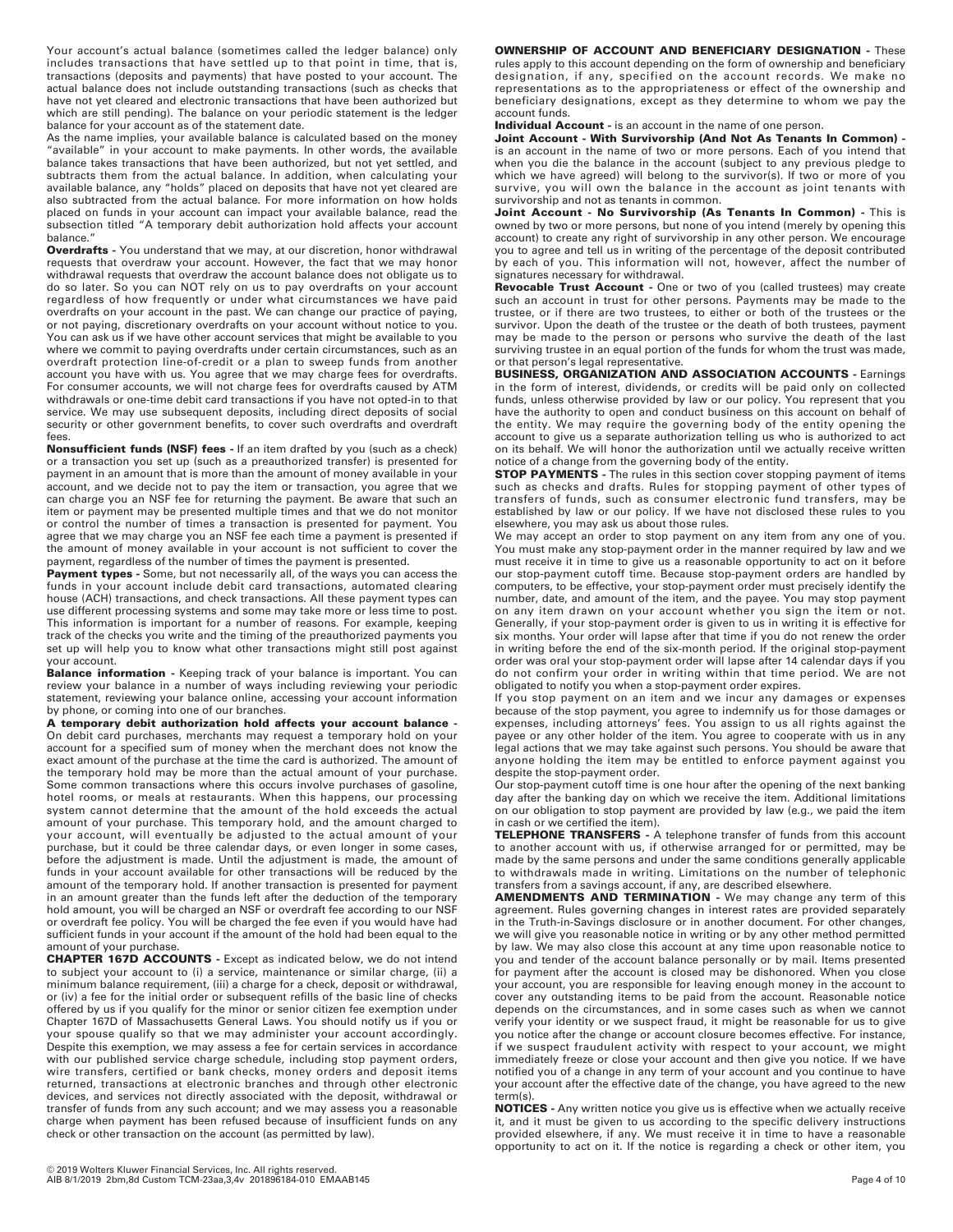must give us sufficient information to be able to identify the check or item, including the precise check or item number, amount, date and payee. Written notice we give you is effective when it is deposited in the United States Mail with proper postage and addressed to your mailing address we have on file. Notice to any of you is notice to all of you.

**STATEMENTS - Your duty to report unauthorized signatures, alterations and forgeries -** You must examine your statement of account with "reasonable promptness." If you discover (or reasonably should have discovered) any unauthorized signatures or alterations, you must promptly notify us of the relevant facts. As between you and us, if you fail to do either of these duties, you will have to either share the loss with us, or bear the loss entirely yourself (depending on whether we used ordinary care and, if not, whether we substantially contributed to the loss). The loss could be not only with respect to items on the statement but other items with unauthorized signatures or alterations by the same wrongdoer.

You agree that the time you have to examine your statement and report to us will depend on the circumstances, but will not, in any circumstance, exceed a total of 30 days from when the statement is first sent or made available to you.

You further agree that if you fail to report any unauthorized signatures, alterations or forgeries in your account within 60 days of when we first send or make the statement available, you cannot assert a claim against us on any items in that statement, and as between you and us the loss will be entirely yours. This 60-day limitation is without regard to whether we used ordinary care. The limitation in this paragraph is in addition to that contained in the first paragraph of this section.

**Your duty to report other errors or problems -** In addition to your duty to review your statements for unauthorized signatures, alterations and forgeries, you agree to examine your statement with reasonable promptness for any other error or problem - such as an encoding error or an unexpected deposit amount. Also, if you receive or we make available either your items or images of your items, you must examine them for any unauthorized or missing indorsements or any other problems. You agree that the time you have to examine your statement and items and report to us will depend on the circumstances. However, this time period shall not exceed 60 days. Failure to examine your statement and items and report any errors to us within 60 days of when we first send or make the statement available precludes you from asserting a claim against us for any errors on items identified in that statement and as between you and us the loss will be entirely yours.

**Errors relating to electronic fund transfers or substitute checks -** For information on errors relating to electronic fund transfers (e.g., on-line, mobile, debit card or ATM transactions) refer to your Electronic Fund Transfers disclosure and the sections on consumer liability and error resolution. For information on errors relating to a substitute check you received, refer to your disclosure entitled Substitute Checks and Your Rights.

**Duty to notify if statement not received -** You agree to immediately notify us if you do not receive your statement by the date you normally expect to receive it. Not receiving your statement in a timely manner is a sign that there may be an issue with your account, such as possible fraud or identity theft.

**ACCOUNT TRANSFER -** This account may not be transferred or assigned without our prior written consent.

**DIRECT DEPOSITS -** If we are required for any reason to reimburse the federal government for all or any portion of a benefit payment that was directly deposited into your account, you authorize us to deduct the amount of our liability to the federal government from the account or from any other account you have with us, without prior notice and at any time, except as prohibited by law. We may also use any other legal remedy to recover the amount of our liability.

**TEMPORARY ACCOUNT AGREEMENT -** If the account documentation indicates that this is a temporary account agreement, each person who signs to open the account or has authority to make withdrawals (except as indicated to the contrary) may transact business on this account. However, we may at some time in the future restrict or prohibit further use of this account if you fail to comply with the requirements we have imposed within a reasonable time.

**SETOFF -** We may (without prior notice and when permitted by law) set off the funds in this account against any due and payable debt any of you owe us now or in the future. If this account is owned by one or more of you as individuals, we may set off any funds in the account against a due and payable debt a partnership owes us now or in the future, to the extent of your liability as a partner for the partnership debt. If your debt arises from a promissory note, then the amount of the due and payable debt will be the full amount we have demanded, as entitled under the terms of the note, and this amount may include any portion of the balance for which we have properly accelerated the due date.

This right of setoff does not apply to this account if prohibited by law. For example, the right of setoff does not apply to this account if: (a) it is an Individual Retirement Account or similar tax-deferred account, or (b) the debt is created by a consumer credit transaction under a credit card plan (but this does not affect our rights under any consensual security interest), or (c) the debtor's right of withdrawal only arises in a representative capacity. We will not be liable for the dishonor of any check when the dishonor occurs because we set off a debt against this account. You agree to hold us harmless from any claim arising as a result of our exercise of our right of setoff.

**AUTHORIZED SIGNER (Individual Accounts only) -** A single individual is the owner. The authorized signer is merely designated to conduct transactions on the owner's behalf. The owner does not give up any rights to act on the account, and the authorized signer may not in any manner affect the rights of the owner or beneficiaries, if any, other than by withdrawing funds from the account. The owner is responsible for any transactions of the authorized signer.

We undertake no obligation to monitor transactions to determine that they are on the owner's behalf.

The owner may terminate the authorization at any time, and the authorization is automatically terminated by the death of the owner. However, we may continue to honor the transactions of the authorized signer until: (a) we have received written notice or have actual knowledge of the termination of authority, and (b) we have a reasonable opportunity to act on that notice or knowledge. We may refuse to accept the designation of an authorized signer.

**RESTRICTIVE LEGENDS OR INDORSEMENTS -** The automated processing of the large volume of checks we receive prevents us from inspecting or looking for restrictive legends, restrictive indorsements or other special instructions on every check. For this reason, we are not required to honor any restrictive legend or indorsement or other special instruction placed on checks you write unless we have agreed in writing to the restriction or instruction. Unless we have agreed in writing, we are not responsible for any losses, claims, damages, or expenses that result from your placement of these restrictions or instructions on your checks. Examples of restrictive legends placed on checks are "must be presented within 90 days" or "not valid for more than \$1,000.00." The payee's signature accompanied by the words "for deposit only" is an example of a restrictive indorsement.

**FACSIMILE SIGNATURES -** Unless you make advance arrangements with us, we have no obligation to honor facsimile signatures on your checks or other orders. If we do agree to honor items containing facsimile signatures, you authorize us, at any time, to charge you for all checks, drafts, or other orders, for the payment of money, that are drawn on us. You give us this authority regardless of by whom or by what means the facsimile signature(s) may have been affixed so long as they resemble the facsimile signature specimen filed with us, and contain the required number of signatures for this purpose. You must notify us at once if you suspect that your facsimile signature is being or has been misused.

**CHECK PROCESSING -** We process items mechanically by relying solely on the information encoded in magnetic ink along the bottom of the items. This means that we do not individually examine all of your items to determine if the item is properly completed, signed and indorsed or to determine if it contains any information other than what is encoded in magnetic ink. You agree that we have exercised ordinary care if our automated processing is consistent with general banking practice, even though we do not inspect each item. Because we do not inspect each item, if you write a check to multiple payees, we can properly pay the check regardless of the number of indorsements unless you notify us in writing that the check requires multiple indorsements. We must receive the notice in time for us to have a reasonable opportunity to act on it, and you must tell us the precise date of the check, amount, check number and payee. We are not responsible for any unauthorized signature or alteration that would not be identified by a reasonable inspection of the item. Using an automated process helps us keep costs down for you and all account holders.

**CHECK CASHING -** We may charge a fee for anyone that does not have an account with us who is cashing a check, draft or other instrument written on your account. We may also require reasonable identification to cash such a check, draft or other instrument. We can decide what identification is reasonable under the circumstances and such identification may be documentary or physical and may include collecting a thumbprint or fingerprint.

**INDORSEMENTS -** We may accept for deposit any item payable to you or your order, even if they are not indorsed by you. We may give cash back to any one of you. We may supply any missing indorsement(s) for any item we accept for deposit or collection, and you warrant that all indorsements are genuine.

To ensure that your check or share draft is processed without delay, you must indorse it (sign it on the back) in a specific area. Your entire indorsement (whether a signature or a stamp) along with any other indorsement information (e.g. additional indorsements, ID information, driver's license number, etc.) must fall within  $1\frac{1}{2}$ " of the "trailing edge" of a check. Indorsements must be made in blue or black ink, so that they are readable by automated check processing equipment.

As you look at the front of a check, the "trailing edge" is the left edge. When you flip the check over, be sure to keep all indorsement information within 11 /2" of that edge.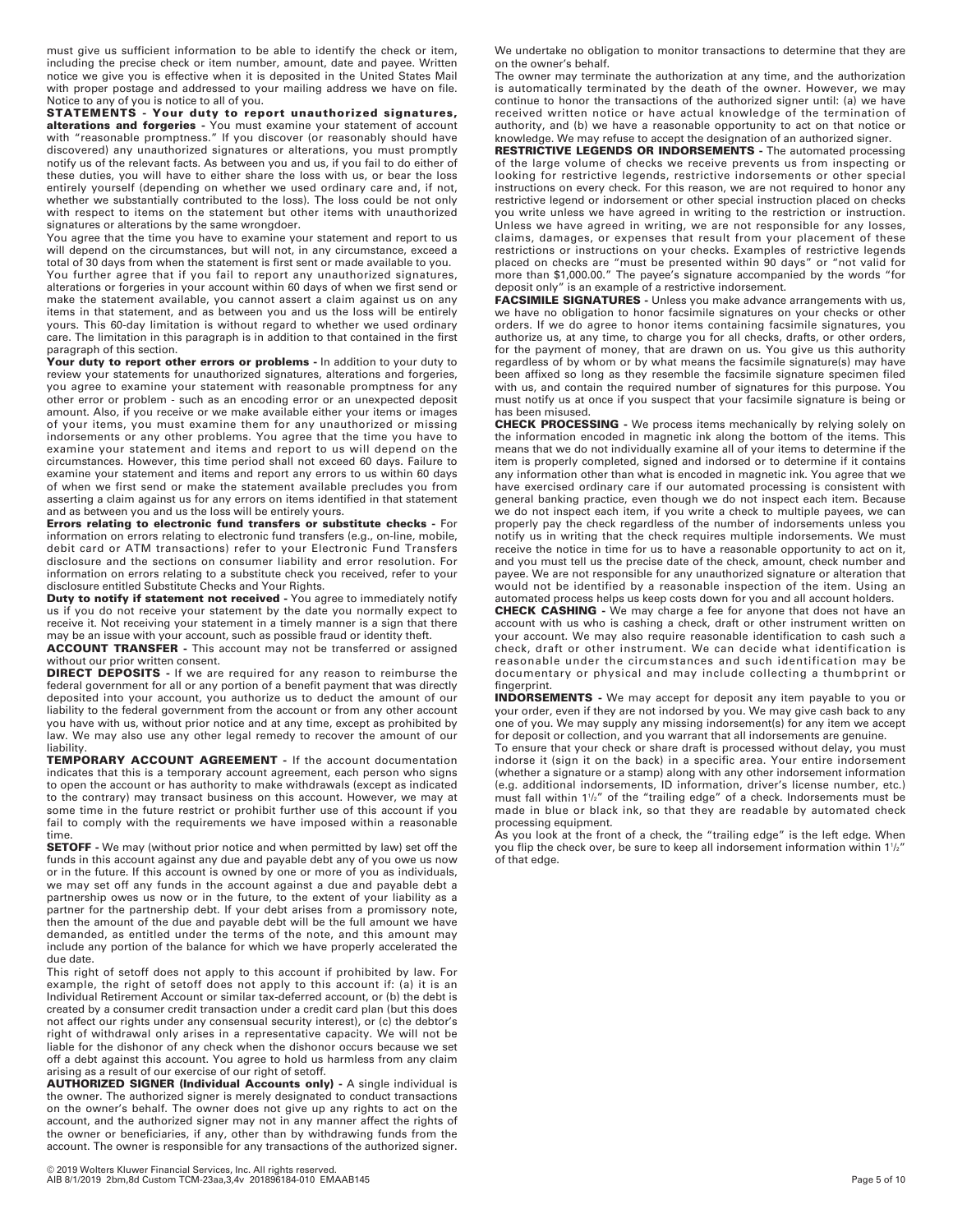

BACK OF CHECK

It is important that you confine the indorsement information to this area since the remaining blank space will be used by others in the processing of the check to place additional needed indorsements and information. You agree that you will indemnify, defend, and hold us harmless for any loss, liability, damage or expense that occurs because your indorsement, another indorsement or information you have printed on the back of the check obscures our indorsement.

These indorsement guidelines apply to both personal and business checks.

**DEATH OR INCOMPETENCE -** You agree to notify us promptly if any person with a right to withdraw funds from your account(s) dies or is adjudicated (determined by the appropriate official) incompetent. We may continue to honor your checks, items, and instructions until: (a) we know of your death or adjudication of incompetence, and (b) we have had a reasonable opportunity to act on that knowledge. You agree that we may pay or certify checks drawn on or before the date of death or adjudication of incompetence for up to ten (10) days after your death or adjudication of incompetence unless ordered to stop payment by someone claiming an interest in the account.

**FIDUCIARY ACCOUNTS -** Accounts may be opened by a person acting in a fiduciary capacity. A fiduciary is someone who is appointed to act on behalf of and for the benefit of another. We are not responsible for the actions of a fiduciary, including the misuse of funds. This account may be opened and maintained by a person or persons named as a trustee under a written trust agreement, or as executors, administrators, or conservators under court orders. You understand that by merely opening such an account, we are not acting in the capacity of a trustee in connection with the trust nor do we undertake any obligation to monitor or enforce the terms of the trust or letters.

**CREDIT VERIFICATION -** You agree that we may verify credit and employment history by any necessary means, including preparation of a credit report by a credit reporting agency.

**LEGAL ACTIONS AFFECTING YOUR ACCOUNT -** If we are served with a subpoena, restraining order, writ of attachment or execution, levy, garnishment, search warrant, or similar order relating to your account (termed "legal action" in this section), we will comply with that legal action. Or, in our discretion, we may freeze the assets in the account and not allow any payments out of the account until a final court determination regarding the legal action. We may do these things even if the legal action involves less than all of you. In these cases, we will not have any liability to you if there are insufficient funds to pay your items because we have withdrawn funds from your account or in any way restricted access to your funds in accordance with the legal action. Any fees or expenses we incur in responding to any legal action (including, without limitation, attorneys' fees and our internal expenses) may be charged against your account. The list of fees applicable to your account(s) provided elsewhere may specify additional fees that we may charge for certain legal actions.

#### **ACCOUNT SECURITY -**

**Duty to protect account information and methods of access -** It is your responsibility to protect the account numbers and electronic access devices (e.g., an ATM card) we provide you for your account(s). Do not discuss, compare, or share information about your account number(s) with anyone unless you are willing to give them full use of your money. An account number can be used by thieves to issue an electronic debit or to encode your number on a false demand draft which looks like and functions like an authorized check. If you furnish your access device and grant actual authority to make transfers to another person (a family member or coworker, for example) who then exceeds that authority, you are liable for the transfers unless we have been notified that transfers by that person are no longer authorized.

Your account number can also be used to electronically remove money from your account, and payment can be made from your account even though you did not contact us directly and order the payment.

You must also take precaution in safeguarding your blank checks. Notify us at once if you believe your checks have been lost or stolen. As between you and us, if you are negligent in safeguarding your checks, you must bear the loss entirely yourself or share the loss with us (we may have to share some of the loss if we failed to use ordinary care and if we substantially contributed to the loss).

**Positive pay and other fraud prevention services -** Except for consumer electronic fund transfers subject to Regulation E, you agree that if we offer you services appropriate for your account to help identify and limit fraud or other unauthorized transactions against your account, and you reject those services, you will be responsible for any fraudulent or unauthorized transactions which could have been prevented by the services we offered. You will not be responsible for such transactions if we acted in bad faith or to the extent our negligence contributed to the loss. Such services include positive pay or commercially reasonable security procedures. If we offered you a commercially reasonable security procedure which you reject, you agree that you are responsible for any payment order, whether authorized or not, that we accept in compliance with an alternative security procedure that you have selected. The positive pay service can help detect and prevent check fraud and is appropriate for account holders that issue: a high volume of checks, a lot of checks to the general public, or checks for large dollar amounts.

**TELEPHONIC INSTRUCTIONS -** Unless required by law or we have agreed otherwise in writing, we are not required to act upon instructions you give us via facsimile transmission or leave by voice mail or on a telephone answering machine.

**MONITORING AND RECORDING TELEPHONE CALLS AND CONSENT TO RECEIVE COMMUNICATIONS -** Subject to federal and state law, we may monitor or record phone calls for security reasons, to maintain a record and to ensure that you receive courteous and efficient service. You consent in advance to any such recording.

To provide you with the best possible service in our ongoing business relationship for your account we may need to contact you about your account from time to time by telephone, text messaging or email. However, we first obtain your consent to contact you about your account in compliance with applicable consumer protection provisions in the federal Telephone Consumer Protection Act of 1991 (TCPA), CAN-SPAM Act and their related federal regulations and orders issued by the Federal Communications Commission (FCC).

- Your consent is limited to your account, and as authorized by applicable law and regulations.
- Your consent is voluntary and not conditioned on the purchase of any product or service from us.

With the above understandings, you authorize us to contact you regarding your account throughout its existence using any telephone numbers or email addresses that you have previously provided to us by virtue of an existing business relationship or that you may subsequently provide to us..

This consent is regardless of whether the number we use to contact you is assigned to a landline, a paging service, a cellular wireless service, a specialized mobile radio service, other radio common carrier service or any other service for which you may be charged for the call. You further authorize us to contact you through the use of voice, voice mail and text messaging, including the use of pre-recorded or artificial voice messages and an automated dialing device.

If necessary, you may change or remove any of the telephone numbers or email addresses at any time using any reasonable means to notify us.

**CLAIM OF LOSS -** The following rules do not apply to a transaction or claim related to a consumer electronic fund transfer governed by Regulation E (e.g., an everyday consumer debit card or ATM transaction). The error resolution procedures for consumer electronic fund transfers can be found in our initial Regulation E disclosure titled, "Electronic Fund Transfers." For other transactions or claims, if you claim a credit or refund because of a forgery, alteration, or any other unauthorized withdrawal, you agree to cooperate with us in the investigation of the loss, including giving us an affidavit containing whatever reasonable information we require concerning your account, the transaction, and the circumstances surrounding the loss. You will notify law enforcement authorities of any criminal act related to the claim of lost, missing, or stolen checks or unauthorized withdrawals. We will have a reasonable period of time to investigate the facts and circumstances surrounding any claim of loss. Unless we have acted in bad faith, we will not be liable for special or consequential damages, including loss of profits or opportunity, or for attorneys' fees incurred by you.

You agree that you will not waive any rights you have to recover your loss against anyone who is obligated to repay, insure, or otherwise reimburse you for your loss. You will pursue your rights or, at our option, assign them to us so that we may pursue them. Our liability will be reduced by the amount you recover or are entitled to recover from these other sources.

**EARLY WITHDRAWAL PENALTIES (and involuntary withdrawals) -** We may impose early withdrawal penalties on a withdrawal from a time account even if you don't initiate the withdrawal. For instance, the early withdrawal penalty may be imposed if the withdrawal is caused by our setoff against funds in the account or as a result of an attachment or other legal process. We may close your account and impose the early withdrawal penalty on the entire account balance in the event of a partial early withdrawal. See your notice of penalty for early withdrawals for additional information.

**ADDRESS OR NAME CHANGES -** You are responsible for notifying us of any change in your address or your name. Unless we agree otherwise, change of address or name must be made in writing by at least one of the account holders. Informing us of your address or name change on a check reorder form is not sufficient. We will attempt to communicate with you only by use of the most recent address you have provided to us. If provided elsewhere, we may impose a service fee if we attempt to locate you.

**RESOLVING ACCOUNT DISPUTES -** We may place an administrative hold on the funds in your account (refuse payment or withdrawal of the funds) if it becomes subject to a claim adverse to (1) your own interest; (2) others claiming an interest as survivors or beneficiaries of your account; or (3) a claim arising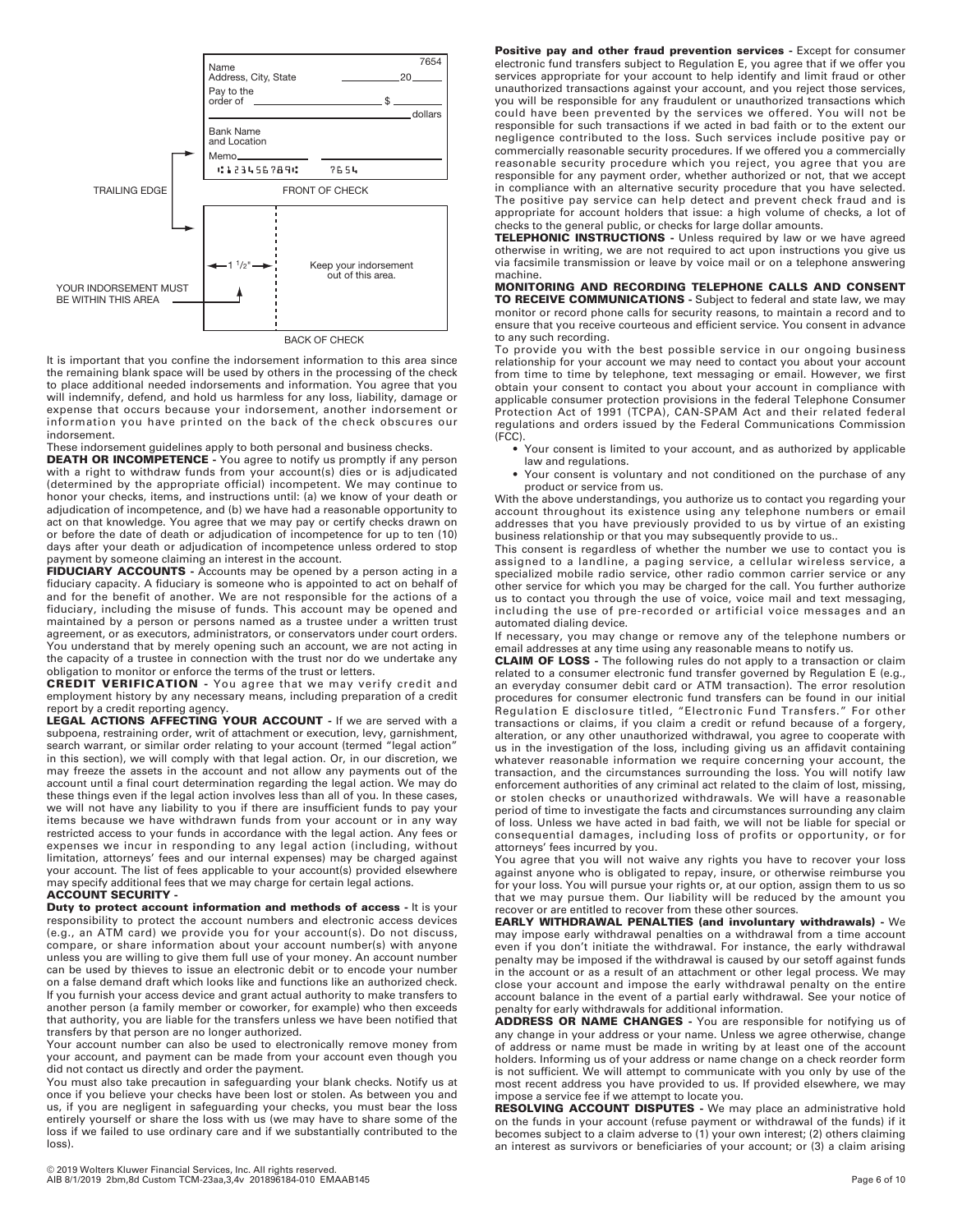by operation of law. The hold may be placed for such period of time as we believe reasonably necessary to allow a legal proceeding to determine the merits of the claim or until we receive evidence satisfactory to us that the dispute has been resolved. We will not be liable for any items that are dishonored as a consequence of placing a hold on funds in your account for these reasons.

**WAIVER OF NOTICES -** To the extent permitted by law, you waive any notice of non-payment, dishonor or protest regarding any items credited to or charged against your account. For example, if you deposit an item and it is returned unpaid or we receive a notice of nonpayment, we do not have to notify you unless required by federal Regulation CC or other law.

**ACH AND WIRE TRANSFERS -** This agreement is subject to Article 4A of the Uniform Commercial Code - Fund Transfers as adopted in the state in which you have your account with us. If you originate a fund transfer and you identify by name and number a beneficiary financial institution, an intermediary financial institution or a beneficiary, we and every receiving or beneficiary financial institution may rely on the identifying number to make payment. We may rely on the number even if it identifies a financial institution, person or account other than the one named. You agree to be bound by automated clearing house association rules. These rules provide, among other things, that payments made to you, or originated by you, are provisional until final settlement is made through a Federal Reserve Bank or payment is otherwise made as provided in Article 4A-403(a) of the Uniform Commercial Code. If we do not receive such payment, we are entitled to a refund from you in the amount credited to your account and the party originating such payment will not be considered to have paid the amount so credited. Credit entries may be made by ACH. If we receive a payment order to credit an account you have with us by wire or ACH, we are not required to give you any notice of the payment order or credit.

**REMOTELY CREATED CHECKS -** Like any standard check or draft, a remotely created check (sometimes called a telecheck, preauthorized draft or demand draft) is a check or draft that can be used to withdraw money from an account. Unlike a typical check or draft, however, a remotely created check is not issued by the paying bank and does not contain the signature of the account owner (or a signature purported to be the signature of the account owner). In place of a signature, the check usually has a statement that the owner authorized the check or has the owner's name typed or printed on the signature line.

You warrant and agree to the following for every remotely created check we receive from you for deposit or collection: (1) you have received express and verifiable authorization to create the check in the amount and to the payee that appears on the check; (2) you will maintain proof of the authorization for at least 2 years from the date of the authorization, and supply us the proof if we ask; and (3) if a check is returned you owe us the amount of the check, regardless of when the check is returned. We may take funds from your account to pay the amount you owe us, and if there are insufficient funds in your account, you still owe us the remaining balance.

**UNLAWFUL INTERNET GAMBLING NOTICE -** Restricted transactions as defined in Federal Reserve Regulation GG are prohibited from being processed through this account or relationship. Restricted transactions generally include, but are not limited to, those in which credit, electronic fund transfers, checks, or drafts are knowingly accepted by gambling businesses in connection with the participation by others in unlawful Internet gambling.

**SUBACCOUNT ORGANIZATION -** We have organized your account in a nontraditional way. Your account consists of two subaccounts. One of these is a transaction subaccount (e.g., a checking subaccount). You will transact business on this subaccount. The other is a nontraditional transaction subaccount (e.g., a savings subaccount). You cannot directly access the nontraditional transaction subaccount, but you agree that we may automatically, and without a specific request from you, initiate individual transfers of funds between subaccounts from time to time at no cost to you. This account organization will not change the amount of federal deposit insurance available to you, your available balance, the information on your periodic statements, or the interest calculation, if this is an interest-bearing account. You will not see any difference between the way your account operates and the way a traditionally organized account operates, but this organization makes us more efficient and helps to keep costs down.

#### ———————————————————————————————————— **ELECTRONIC FUND TRANSFERS YOUR RIGHTS AND RESPONSIBILITIES**

Indicated below are types of Electronic Fund Transfers we are capable of handling, some of which may not apply to your account. Please read this disclosure carefully because it tells you your rights and obligations for the transactions listed. You should keep this notice for future reference.

**Electronic Fund Transfers Initiated By Third Parties.** You may authorize a third party to initiate electronic fund transfers between your account and the third party's account. These transfers to make or receive payment may be onetime occurrences or may recur as directed by you. These transfers may use the Automated Clearing House (ACH) or other payments network. Your authorization to the third party to make these transfers can occur in a number of ways. For example, your authorization to convert a check to an electronic fund transfer or to electronically pay a returned check charge can occur when a merchant provides you with notice and you go forward with the transaction

(typically, at the point of purchase, a merchant will post a sign and print the notice on a receipt). In all cases, these third party transfers will require you to provide the third party with your account number and bank information. This information can be found on your check as well as on a deposit or withdrawal slip. Thus, you should only provide your bank and account information (whether over the phone, the Internet, or via some other method) to trusted third parties whom you have authorized to initiate these electronic fund transfers. Examples of these transfers include, but are not limited to:

- **Preauthorized credits.** You may make arrangements for certain direct
- deposits to be accepted into your checking or savings account(s). **Preauthorized payments.** You may make arrangements to pay certain recurring bills from your checking or savings account(s).
- **Electronic check conversion.** You may authorize a merchant or other payee to make a one-time electronic payment from your checking account using information from your check to pay for purchases or pay bills.
- **Electronic returned check charge.** You may authorize a merchant or other payee to initiate an electronic funds transfer to collect a charge in the event a check is returned for insufficient funds.

**Telephone Transfers - types of transfers -** You may access your account by telephone at 1-877-UNIBANK using your personal identification number, a touch tone phone, your account numbers, and last four digits of social security number, to:

- **•** transfer funds from checking to checking
- **•** transfer funds from checking to savings
- **•** transfer funds from savings to checking
- **•** transfer funds from savings to savings
- **•** transfer funds from line of credit to checking **•** transfer funds from line of credit to savings
- **•** make payments from checking to loan accounts with us
- **•** make payments from savings to loan accounts with us
- **•** get information about:
- **-** the account balance of checking account(s)
- **-** the account balance of savings account(s)
- **-** account history for checking and savings accounts

**ATM Transfers - types of transfers and dollar limitations -** You may access your account(s) by ATM using your ATM Card and personal identification number or Debit Card and personal identification number, to:

- **•** make deposits to checking account(s) with an ATM card
- **•** make deposits to checking account(s) with a debit card
- **•** make deposits to savings account(s) with an ATM card
- **•** make deposits to savings account(s) with a debit card
- **•** get cash withdrawals from checking account(s) with an ATM card **-** you may withdraw no more than \$300.00 per day
- **•** get cash withdrawals from checking account(s) with a debit card **-** you may withdraw no more than \$550.00 per day
- **•** get cash withdrawals from savings account(s) with an ATM card **-** you may withdraw no more than \$300.00 per day
- **•** get cash withdrawals from savings account(s) with a debit card **-** you may withdraw no more than \$550.00 per day
- **•** transfer funds from savings to checking account(s) with an ATM card
- **•** transfer funds from savings to checking account(s) with a debit card
- **•** transfer funds from checking to savings account(s) with an ATM card
- **•** transfer funds from checking to savings account(s) with a debit card
- **•** transfer funds from line of credit to checking account(s) with an ATM card
- **•** transfer funds from line of credit to checking account(s) with a debit card
- **•** make payments from checking account(s) with an ATM card to UniBank for Savings
- **•** make payments from checking account(s) with a debit card to UniBank for Savings
- **•** get information about:
	- **-** the account balance of your checking account(s)
	- **•** with an ATM card
	- **•** with a debit card
	- **-** the account balance of your savings account(s)
	- **•** with an ATM card
	- **•** with a debit card

Some of these services may not be available at all terminals.

**Types of Consumer Visa Debit Card Point-of-Sale Transactions -** You may access your checking, savings, or lines of credit account(s) to purchase goods (in person, online, or by phone), pay for services (in person, online, or by phone), get cash from a merchant, if the merchant permits, or from a participating financial institution, and do anything that a participating merchant will accept.

**Point-of-Sale Transactions - dollar limitations -** Using your card:

**•** you may not exceed \$5,000.00 in transactions per day

**Types of Consumer ATM Card Point-of-Sale Transactions -** You may access your checking or savings account(s) to purchase goods (in person, online, or by phone), pay for services (in person, online, or by phone), get cash from a merchant, if the merchant permits, or from a participating financial institution, and do anything that a participating merchant will accept. **Point-of-Sale Transactions - dollar limitations -** Using your card:

#### **•** you may not exceed \$500.00 in transactions per day

Advisory Against Illegal Use. You agree not to use your card(s) for illegal gambling or other illegal purpose. Display of a payment card logo by, for example, an online merchant does not necessarily mean that transactions are lawful in all jurisdictions in which the cardholder may be located.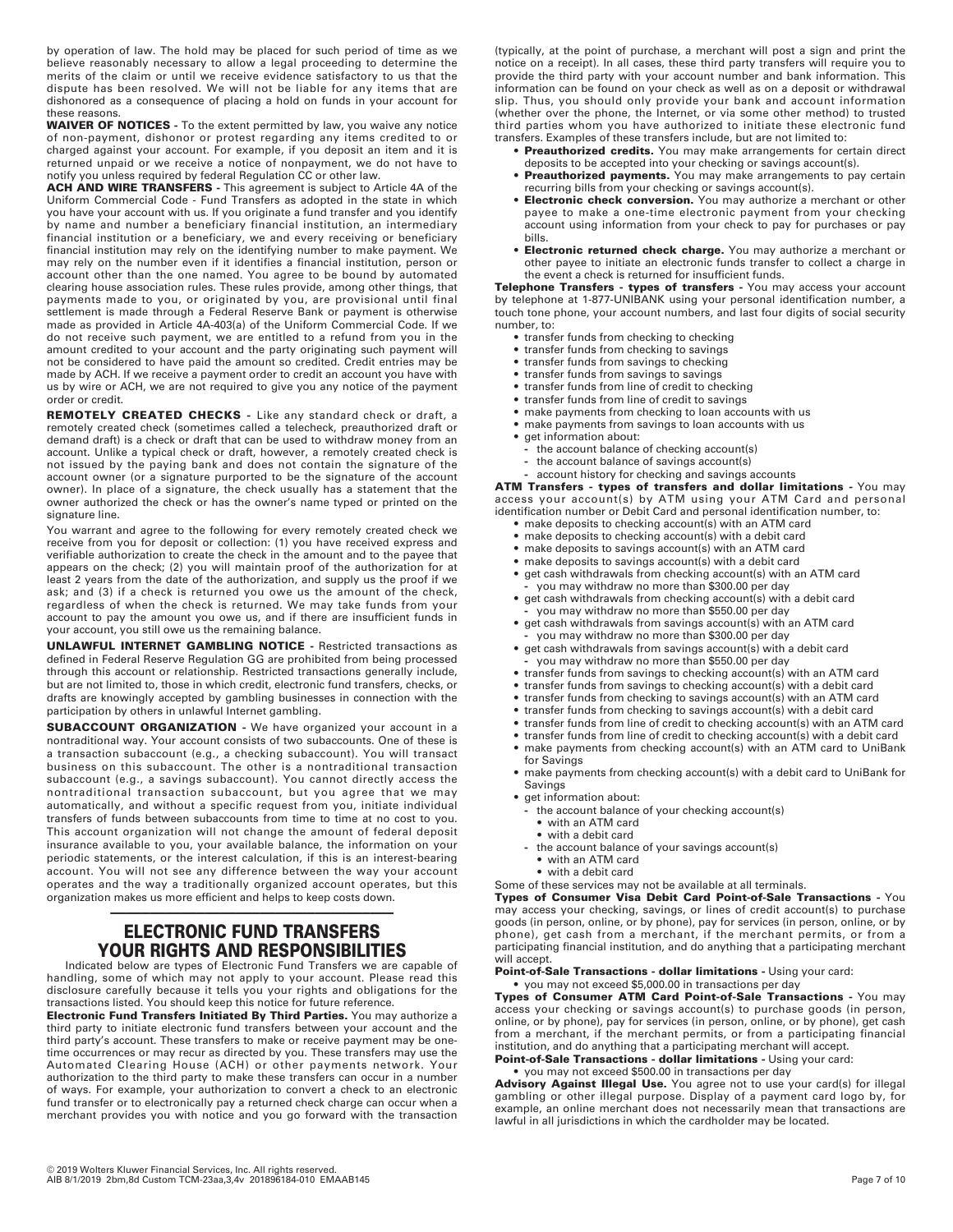**Visa Account Updater Notice of Right to Opt Out.** Your Visa Debit Card will be automatically enrolled in the free Visa® Account Updater (VAU) service. With VAU, your account files will be updated when information changes because of a product upgrade, card expiration, loss or theft, account closure or other changes. A participating merchant can access that updated card information before requesting a payment. Since not all merchants participate, you should also contact the merchants directly if your card information changes. You are entitled to opt out of this service. You may opt out at any time.

If you want to opt out, phone us at 1-800-578-4270 or mail us notice of your intention to opt out at UniBank for Savings, Deposit Operations, 49 Church Street, Whitinsville, MA 01588. You must include your name, account number, and last four digits of your card number. If you opt out, you may opt back in if you decide you want the Visa Account Updater service in the future. You may opt in the same way(s) that you can opt out.

Please see your Schedule of Service Fees for additional information relating to the use of your Consumer Visa Debit Card / Consumer ATM Card.

**Computer Transfers - types of transfers -** You may access your account(s) by computer through the internet by logging onto our website at www.unibank.com and using your user identification, password, and multifactor authentication, to:

- **•** transfer funds from checking to checking
- **•** transfer funds from checking to savings
- **•** transfer funds from savings to checking
- transfer funds from savings to savings
- **•** transfer funds from line of credit to checking **•** transfer funds from line of credit to savings
- **•** make payments from checking to loan account(s) with us
- **•** make payments from checking to third parties
- **•** make payments from savings to loan account(s) with us
- **•** make payments from savings to third parties
- **•** get information about:
- **-** the account balance of checking account(s)
- **-** the account balance of savings account(s)
- **-** account history of checking accounts
- **-** account history of savings accounts
- **-** account history of loan accounts
- **-** account balance of loan accounts

**Mobile Banking Transfers - types of transfers -** You may access your account(s) through the browser on your cell or mobile phone at www.unibank.com or by downloading our mobile banking app and using your user identification, password, and multifactor authentication, to:

- transfer funds from checking to checking
- transfer funds from checking to savings
- transfer funds from savings to checking
- transfer funds from savings to savings
- transfer funds from line of credit to checking
- transfer funds from line of credit to savings
- make payments from checking to loan account(s) with us
- make payments from checking to third parties • make payments from savings to loan account(s) with us
- get information about:
	- **-** the account balance of checking account(s)
	- **-** the account balance of savings account(s)
	- **-** account history of checking accounts
	- **-** account history of savings accounts
	- **-** account history of loan accounts
	- **-** account balance of loan accounts

You may be charged access fees by your cell phone provider based on your individual plan. Web access is needed to use this service. Check with your cell phone provider for details on specific fees and charges.

#### **FEES**

**•** We do not charge for direct deposits to any type of account.

**•** We do not charge for preauthorized payments from any type of account. Except as indicated elsewhere, we do not charge for these electronic fund transfers.

**ATM Operator/Network Fees.** When you use an ATM not owned by us, you may be charged a fee by the ATM operator or any network used (and you may be charged a fee for a balance inquiry even if you do not complete a fund transfer).

#### **DOCUMENTATION**

- **Terminal transfers.** You can get a receipt at the time you make a transfer to or from your account using an automated teller machine or point-of-sale terminal. However, you may not get a receipt if the amount of the transfer is \$15 or less.
- **Preauthorized credits.** If you have arranged to have direct deposits made to your account at least once every 60 days from the same person or company, you can call us at 1-800-578-4270 to find out whether or not the deposit has been made.
- **Periodic statements.**

You will get a monthly account statement from us for your checking and savings accounts, unless there are no transfers in a particular month. In any case, you will get a statement at least quarterly.

For passbook accounts, if the only possible electronic transfers to or from your account are preauthorized credits, we do not send periodic statements. You may bring your passbook to us and we will record any electronic deposits that were made since the last time you brought in your passbook.

#### **PREAUTHORIZED PAYMENTS**

**• Right to stop payment and procedure for doing so.** If you have told us in advance to make regular payments out of your account, you can stop any of these payments. Here is how:

Call or write us at the telephone number or address listed in this disclosure in time for us to receive your request 3 business days or more before the payment is scheduled to be made. If you call, we may also require you to put your request in writing and get it to us within 14 days after you call.

Please refer to our separate fee schedule for the amount we will charge you for each stop-payment order you give.

- **Notice of varying amounts.** If these regular payments may vary in amount, the person you are going to pay will tell you, 10 days before each payment, when it will be made and how much it will be. (You may choose instead to get this notice only when the payment would differ by more than a certain amount from the previous payment, or when the amount would fall outside certain limits that you set.)
- **Liability for failure to stop payment of preauthorized transfer.** If you order us to stop one of these payments 3 business days or more before the transfer is scheduled, and we do not do so, we will be liable for your losses or damages.

#### **FINANCIAL INSTITUTION'S LIABILITY**

**Liability for failure to make transfers.** If we do not complete a transfer to or from your account on time or in the correct amount according to our agreement with you, we will be liable for your losses or damages. However, there are some exceptions. We will not be liable, for instance:

- (1) If, through no fault of ours, you do not have enough money in your account to make the transfer.
- (2) If you have an overdraft line and the transfer would go over the credit limit.
- (3) If the automated teller machine where you are making the transfer does not have enough cash.
- (4) If the terminal or system was not working properly and you knew about the breakdown when you started the transfer.
- (5) If circumstances beyond our control (such as fire or flood) prevent the transfer, despite reasonable precautions that we have taken.
- (6) There may be other exceptions stated in our agreement with you.

**CONFIDENTIALITY**  We will disclose information to third parties about your account or the transfers you make:

- (1) where it is necessary for completing transfers; or
- (2) in order to verify the existence and condition of your account for a third party, such as a credit bureau or merchant; or
- (3) in order to comply with government agency or court orders; or
- (4) as explained in the Privacy Disclosure contained elsewhere in this document.

#### **UNAUTHORIZED TRANSFERS**

#### **(a) Consumer liability.**

 *• Generally.* Tell us AT ONCE if you believe your card and/or code has been lost or stolen, or if you believe that an electronic fund transfer has been made without your permission using information from your check. Telephoning is the best way of keeping your possible losses down. You could lose up to \$50 if someone used your card and/or code without your permission.

Also, if your statement shows transfers that you did not make, including those made by card, code or other means, tell us at once. If you do not tell us within 60 days after the statement was mailed to you, you may not get back the money you lost (up to \$50) after the 60 days if we can prove that we could have stopped someone from taking the money if you had told us in time.

If a good reason (such as a long trip or a hospital stay) kept you from telling us, we will extend the time period.

*• Additional Limit on Liability for Visa®-branded Debit Card.* Unless you have been negligent or have engaged in fraud, you will not be liable for any unauthorized transactions using your lost or stolen Visa®-branded Debit Card. This additional limit on liability does not apply to ATM transactions outside of the U.S., to ATM transactions not sent over Visa or Plus networks, or to transactions using your Personal Identification Number which are not processed by VISA®. Visa is a registered trademark of Visa International Service Association.

**(b) Contact in event of unauthorized transfer.** If you believe your card and/or code has been lost or stolen, call or write us at the telephone number or address listed in this disclosure. You should also call the number or write to the address listed in this disclosure if you believe a transfer has been made using the information from your check without your permission.

#### **ERROR RESOLUTION NOTICE**

In Case of Errors or Questions About Your Electronic Transfers, Call or Write us at the telephone number or address listed in this disclosure, as soon as you can, if you think your statement or receipt is wrong or if you need more information about a transfer listed on the statement or receipt. We must hear from you no later than 60 days after we sent the FIRST statement on which the problem or error appeared.

- (1) Tell us your name and account number (if any).
- (2) Describe the error or the transfer you are unsure about, and explain as clearly as you can why you believe it is an error or why you need more information.
- (3) Tell us the dollar amount of the suspected error.

If you tell us orally, we may require that you send us your complaint or question in writing within 10 business days.

We will determine whether an error occurred within 10 business days (5 business days for Visa®-branded Debit Card point-of-sale transactions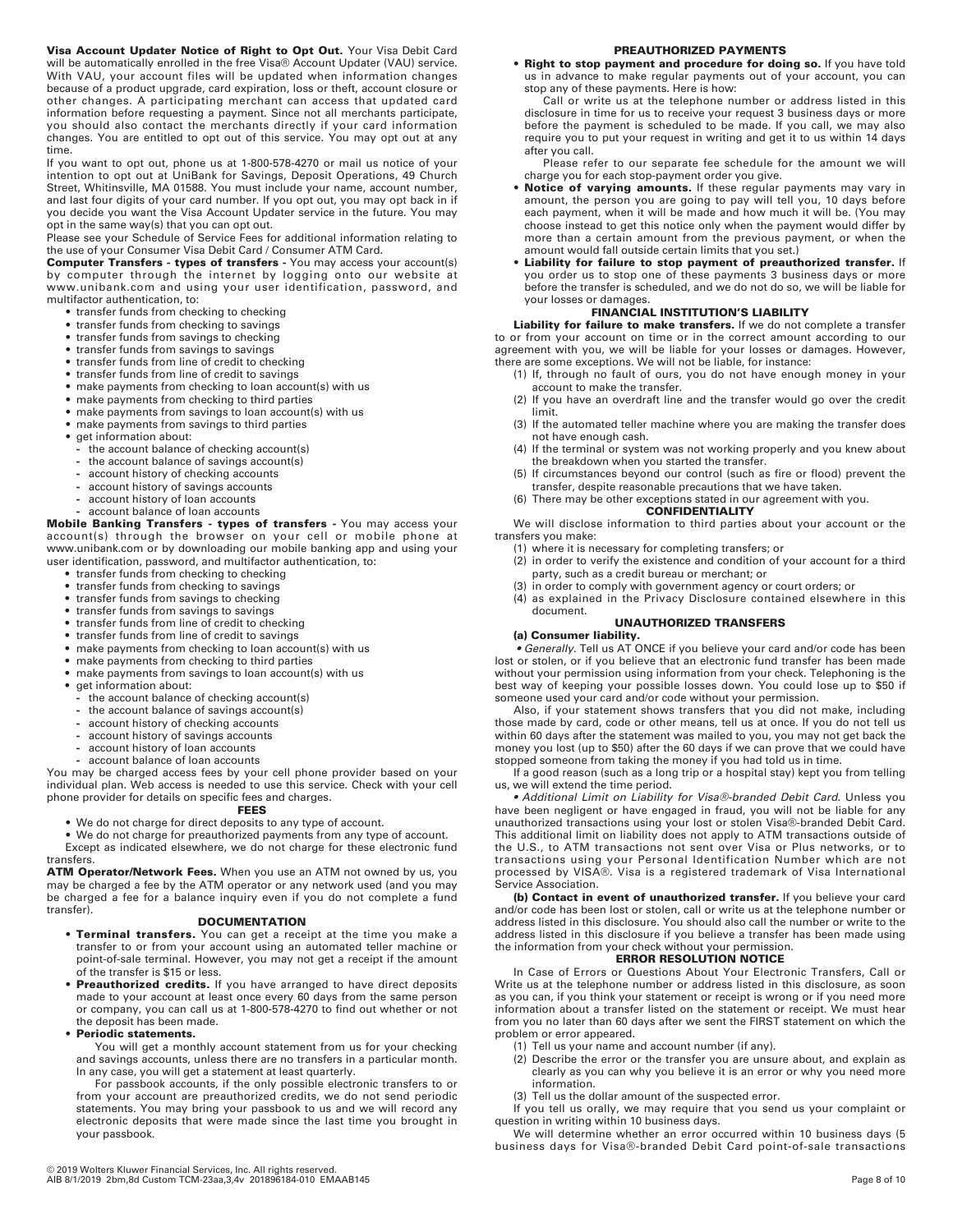processed by Visa and 20 business days if the transfer involved a new account) after we hear from you and will correct any error promptly. If we need more time, however, we may take up to 45 days (90 days if the transfer involved a new account, a point-of-sale transaction, or a foreign-initiated transfer) to investigate your complaint or question. If we decide to do this, we will credit your account within 10 business days (5 business days for Visa®-branded Debit Card point-of-sale transactions processed by Visa and 20 business days if the transfer involved a new account) for the amount you think is in error, so that you will have the use of the money during the time it takes us to complete our investigation. If we ask you to put your complaint or question in writing and we do not receive it within 10 business days, we may not credit your account. Your account is considered a new account for the first 30 days after the first deposit is made, unless each of you already has an established account with us before this account is opened.

We will tell you the results within three business days after completing our investigation. If we decide that there was no error, we will send you a written explanation.

You may ask for copies of the documents that we used in our investigation. UNIBANK FOR SAVINGS 49 CHURCH STREET WHITINSVILLE, MA 01588 Business Days: Monday through Friday Excluding Federal Holidays Phone: 800-578-4270 MORE DETAILED INFORMATION IS AVAILABLE ON REQUEST

#### ———————————————————————————————————— **FUNDS AVAILABILITY DISCLOSURE**

**Business Days:** Monday through Friday excluding Federal Holidays

**FUNDS AVAILABILITY DISCLOSURE** This policy statement applies to all deposit accounts. Our policy is to delay the availability of check funds that you deposit in your account. During the delay, you may not withdraw the funds in cash and we will not use the funds to pay checks that you have written.

Please remember that even after we have made funds available to you, and you have withdrawn the funds, you are still responsible for checks you deposit that are returned to us unpaid and for any other problems involving your deposit.

#### **DETERMINING THE AVAILABILITY OF A DEPOSIT**

The length of the delay is counted in business days from the day of your deposit. Every day is a business day except Saturdays, Sundays and Federal holidays. If you make a deposit on a business day that we are open, we will consider that day to be the day of your deposit. However, if you make a deposit after closing or on a day we are not open, we will consider the deposit received on the next business day we are open. Our earliest branch closing time is 2:00 p.m.; please see your nearest branch for business hours. The length of the delay varies depending on the type of deposit and is explained below. Deposits made at an ATM and/or an ITM after 7:00 PM may not be considered received until the next business day. Deposits made through the application, Remote Deposit Capture (RDC) or Mobile Deposit, after 6:00 p.m. may not be considered received until the next business day. Deposits made through the Night Depository may not be considered received same day if dropped after 8:30 a.m. on any given business day. The availability of funds from these deposits may be delayed as a result.

**SAME DAY AVAILABILITY**

Funds from the following items are available on the day of deposit:

| Cash                  | <b>Electronic Direct Deposits</b> |
|-----------------------|-----------------------------------|
| <b>Wire Transfers</b> | Checks drawn on UniBank           |

The first \$225 from the first check deposit each business day will also be made available on the day of deposit, with the exception of deposits made through Mobile Deposit; these deposits do not receive any funds available immediately **NEXT DAY AVAILABILITY**

**•** State and local government checks

- **•** U.S. Treasury checks
- **•** Cashier, certified and teller checks **•** Federal Reserve Bank checks, Federal Home Loan Bank checks and postal
- money orders
- **•** Other checks (e.g., personal checks not drawn on UniBank)

**CHECK CASHING, IMMEDIATE AVAILABILITY, AND HOLDS ON OTHER FUNDS**

If we cash a check for you that is drawn on another bank, we may withhold the availability of a corresponding amount of funds already in your account. Those funds will be available at the time funds from the check we cashed would have been available if you had deposited it. Likewise, funds may be deposited into one account for immediate availability and delayed against another account.

#### **LONGER DELAYS MAY APPLY**

Funds from check deposits may not be available according to the timeline described above. In these cases, the first \$225 of the deposit will be available on the day of the deposit. Checks made payable to parties other than the account owner may be delayed

Funds you deposit by check may be delayed for up to 5 business days under the following circumstances:

- **•** We believe a check you deposit will not be paid.
- **•** You deposit checks totaling more than \$5,525 on any one day.
- **•** You redeposit a check that has been returned unpaid.
- **•** You have overdrawn your account repeatedly in the last six months.

**•** There is an emergency, such as failure of communications or computer equipment.

We will notify you if we delay your ability to withdraw funds, and we will tell you when the funds will be available.

#### **If you need funds from a check deposit right away, ask us when the funds will be available.**

#### **SPECIAL RULES FOR NEW ACCOUNTS**

If you are a new customer, the following special rules will apply during the first 30 days your account is open.

Funds from electronic direct deposits and cash deposits into your account will be available on the day we receive the deposit. Funds from wire transfers, and the first \$5,525 of day's total deposits of cashier's, certified, teller's, traveler's, and state and local government checks, U.S. postal money orders, Federal Reserve Bank checks, and Federal Home Loan checks will be available on the next business day after the day of your deposit if the deposit meets certain conditions (e.g., check must be payable to the account owner). The excess over \$5,525 will be available on the 7th business day after the day of your deposit. Funds from all other check deposits will be available on the 7th business day after the day of your deposit.

#### ———————————————————————————————————— **SUBSTITUTE CHECKS AND YOUR RIGHTS What is a substitute check?**

To make check processing faster, federal law permits banks to replace original checks with "substitute checks." These checks are similar in size to original checks with a slightly reduced image of the front and back of the original check. The front of a substitute check states: "This is a legal copy of your check. You can use it the same way you would use the original check." You may use a substitute check as proof of payment just like the original check.

Some or all of the checks that you receive back from us may be substitute checks. This notice describes rights you have when you receive substitute checks from us. The rights in this notice do not apply to original checks or to electronic debits to your account. However, you have rights under other law with respect to those transactions.

#### **What are my rights regarding substitute checks?**

In certain cases, federal law provides a special procedure that allows you to request a refund for losses you suffer if a substitute check is posted to your account (for example, if you think that we withdrew the wrong amount from your account or that we withdrew money from your account more than once for the same check). The losses you may attempt to recover under this procedure may include the amount that was withdrawn from your account and fees that were charged as a result of the withdrawal (for example, bounced check fees).

The amount of your refund under this procedure is limited to the amount of your loss or the amount of the substitute check, whichever is less. You also are entitled to interest on the amount of your refund if your account is an interestbearing account. If your loss exceeds the amount of the substitute check, you may be able to recover additional amounts under other law.

.<br>If you use this procedure, you may receive up to \$2,500 of your refund (plus interest if your account earns interest) within 10 business days after we received your claim and the remainder of your refund (plus interest if your account earns interest) not later than 45 calendar days after we received your claim.

We may reverse the refund (including any interest on the refund) if we later are able to demonstrate that the substitute check was correctly posted to your account.

#### **How do I make a claim for a refund?**

If you believe that you have suffered a loss relating to a substitute check that you received and that was posted to your account, please contact us at:

- UniBank for Savings
- 49 Church Street

Whitinsville, MA 01588

800-578-4270

You must contact us within 40 calendar days of the date that we mailed (or otherwise delivered by a means to which you agreed) the substitute check in question or the account statement showing that the substitute check was posted to your account, whichever is later. We will extend this time period if you were not able to make a timely claim because of extraordinary circumstances.

Your claim must include —

- A description of why you have suffered a loss (for example, you think the amount withdrawn was incorrect);
- An estimate of the amount of your loss;
- An explanation of why the substitute check you received is insufficient to confirm that you suffered a loss; and
- A copy of the substitute check or the following information to help us identify the substitute check: the check number, the amount of the check, and the name of the person to whom you wrote the check.

————————————————————————————————————